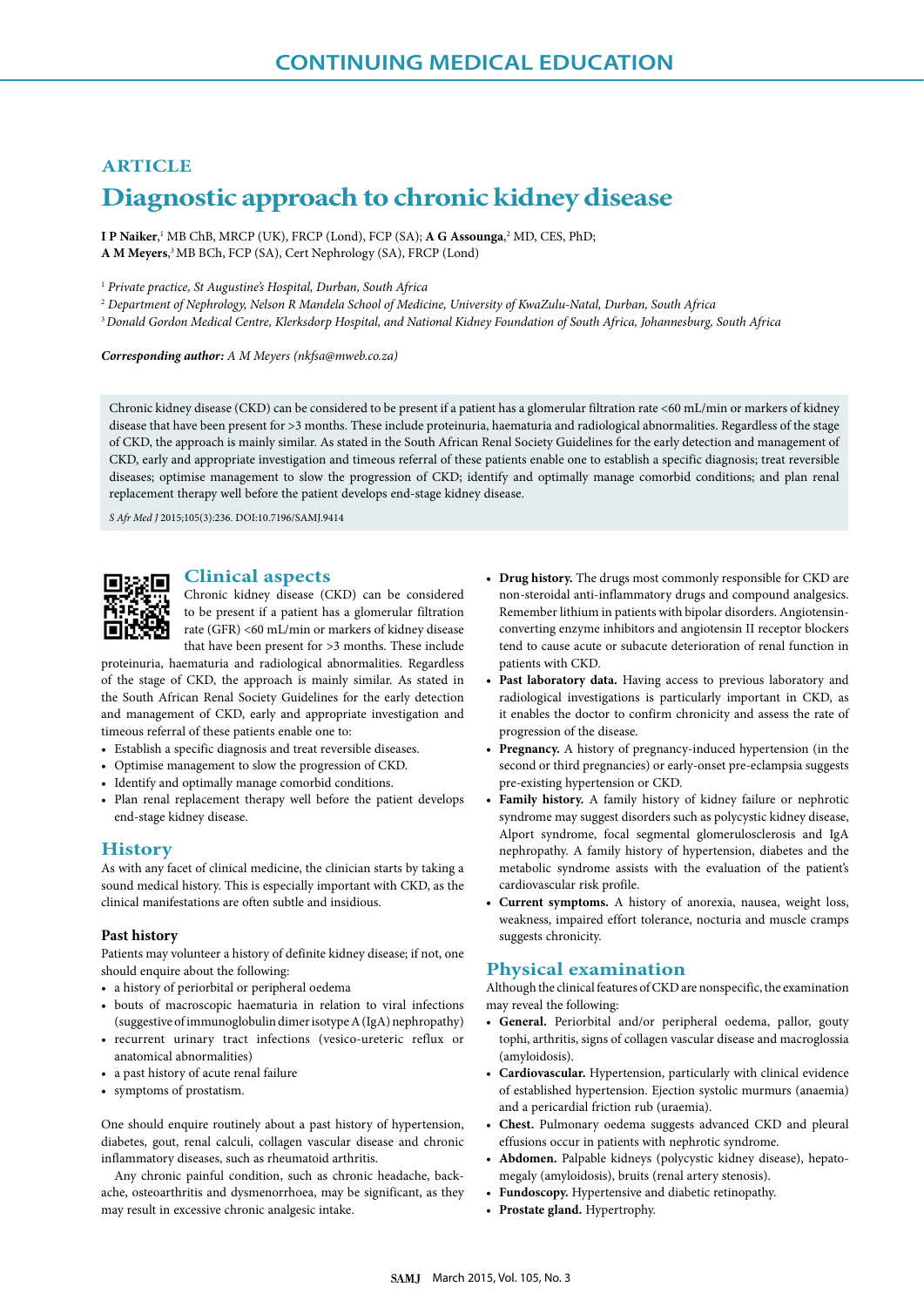• **Central nervous system.** Overt confusion or more subtle impairment of intellectual functions. Generalised muscle weakness, asterixis and sensory-motor peripheral neuropathy.

# **Special investigations**

Investigations are conducted to (*i*) ascertain the cause of the CKD; and (*ii*) assess the severity and chronicity of the disease.

## **Laboratory investigations**

- A urine examination is mandatory in all cases, i.e. dipstick, microscopy and quantitation of protein excretion. The last can be measured on a random specimen by calculating the protein/creatinine ratio. An 'active' urine sediment with microscopic haematuria and red cell casts suggests an underlying glomerulonephritis.
- Further tests to assist with the diagnosis include antinuclear antibody profile, antineutrophil cytoplasmic antibody, C-reactive protein, cryoglobulins, serum complement, hepatitis B and C profile, HIV, venereal disease research laboratory test and uric acid levels. Serum/urine protein electrophoresis and serum Freelite assay should be done in patients >40 years of age with unexplained CKD and anaemia in order to exclude paraproteinaemia.
- Tests to determine the severity of the CKD and associated metabolic/haematological abnormalities include: urea and electrolytes, serum creatinine and estimated GFR. The last may be calculated by the Cockcroft-Gault or modification of diet in renal disease (MDRD) formula or by measuring the 24-hour urinary creatinine clearance.
- Other tests include: full blood count, serum calcium, phosphate and iron studies. Alkaline phosphatase and parathyroid hormone levels are measured to assess the presence of renal osteodystrophy.

#### **Radiological investigations**

The most cost-effective examination is renal ultrasonography. This should be performed in all patients and the documentation of small echogenic kidneys supports the diagnosis of CKD. However, the presence of normal-sized kidneys, while suggesting acute renal disease, does not exclude CKD. Ultrasound is also useful for diagnosing obstructive uropathy and may detect asymmetrical kidney size, suggesting possible renovascular disease.

- Other important investigations include:
- Voiding cysto-urethrography to rule out vesico-ureteric reflux.
- A computed tomography (CT) scan (also known as the computed axial tomography

(CAT) scan) without contrast in patients with suspected renal calculi.

• Magnetic resonance angiography, CT angiography or a radio-isotope study for suspected renal artery stenosis.

In general, the clinician should – if possible – avoid exposing the patient to intravenous radio-contrast agents because of their nephrotoxicity.

#### **Kidney biopsy**

The following are indications for a kidney biopsy:

- Patients with CKD whose kidneys are normal or near normal in size, where the diagnosis cannot be made by other means.
- Patients with a definite diagnosis, where the histology is essential for appropriate management and prognosis, e.g. lupus nephritis, vasculitis.







*Fig. 2. Management of positive haematuria screening.*